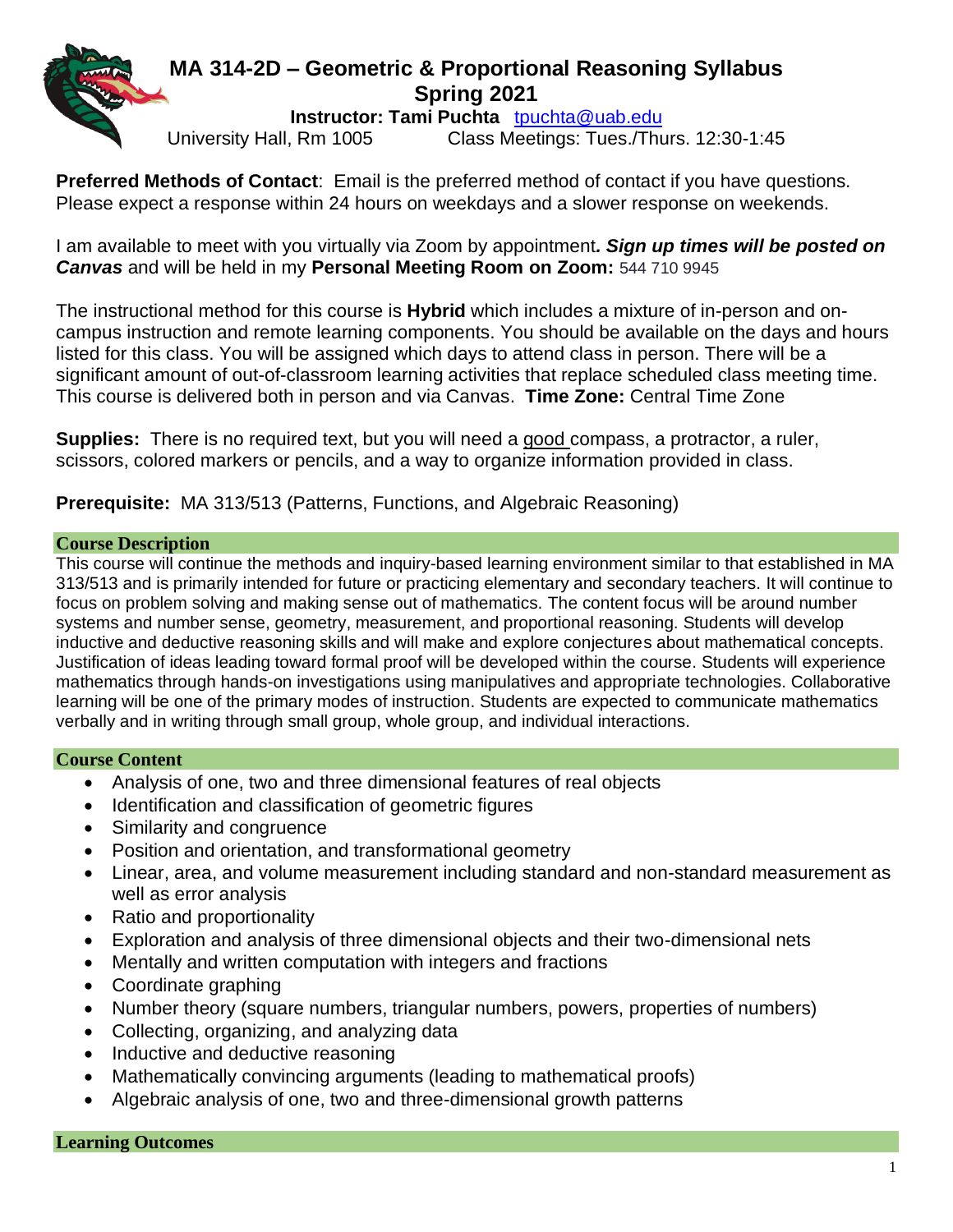- 1. Solve a variety of math problems related to concepts taught in grades K-8.
- 2. Define and use a variety of mathematics terms and concepts.
- 3. Apply inductive and deductive reasoning to problems.
- 4. Identify patterns in mathematics.
- 5. Identify properties of geometric figures and apply these in classification schemes and problems.
- 6. Apply problem solving strategies such as guess and check, working backwards, solve a simpler problem, etc. to a variety of problems.
- 7. Find the perimeter, area, and volume of standard (polygonal) and non-standard regions/objects.
- 8. Apply measurement skills using non-standard measures as well as the metric and English measurement systems.
- 9. Demonstrate knowledge of concepts of number and number relationships, number systems, number theory, estimation, and computation in the context of problem solving.
- 10.Apply knowledge of ratio, proportions, similarity, and congruence in solving problems.
- 11.Apply transformations and the use of symmetry in solving problems.
- 12.Communicate mathematical ideas orally and in writing including making conjectures and expressing mathematically convincing arguments to justify claims.
- 13.**Demonstrate a positive disposition toward persistence and reflection in doing mathematics**.

One goal of this course is that you become mathematically powerful students and that you become *competent* and *confident* problem solvers. The content and experiences in this course will lead you toward this goal. My role as the instructor will be to guide and support you as *you* make sense of mathematics. True understanding will come when *you* make sense of a situation. My role is not to tell you everything about the subject, nor is it to answer all of the questions that will arise as you engage in problem solving. You will at times experience confusion and perhaps frustration which is a natural part of the learning process. I will try to help *you* reflect and work your way out of confusion before your frustration becomes debilitating to your learning. Don't be afraid of wrong answers. Sometimes learning occurs by multiple attempts down wrong paths until you find a correct path.

# **Course requirements**

**1.** Class attendance and *participation* in all sessions. Two unexcused absences will result in your final grade being lowered. Since group participation is an essential component of this course, missing more than 25% of classes with unexcused absences will result in a grade of F for this course.

Cumulative tardies may be counted as absences at the instructor's discretion.

- **2.** Individual menus of problems, group tasks, and homework problems. Homework is primarily for reinforcement and extension of class sessions.
- **3.** Complete article reviews and other readings.
- **4.** Complete a Midterm Performance Exam and a Final Performance Exam in class.
- **5.** Develop a Final Mathematics Portfolio.
- **6.** Have a positive mental attitude toward yourself, your classmates, and mathematics. Be respectful of fellow classmates and the instructor as you share ideas.

# **Evaluation**

Students earn their grade in the course as determined in the table below. Points accumulated will be recorded in CANVAS. Important due dates will be listed in CANVAS calendar.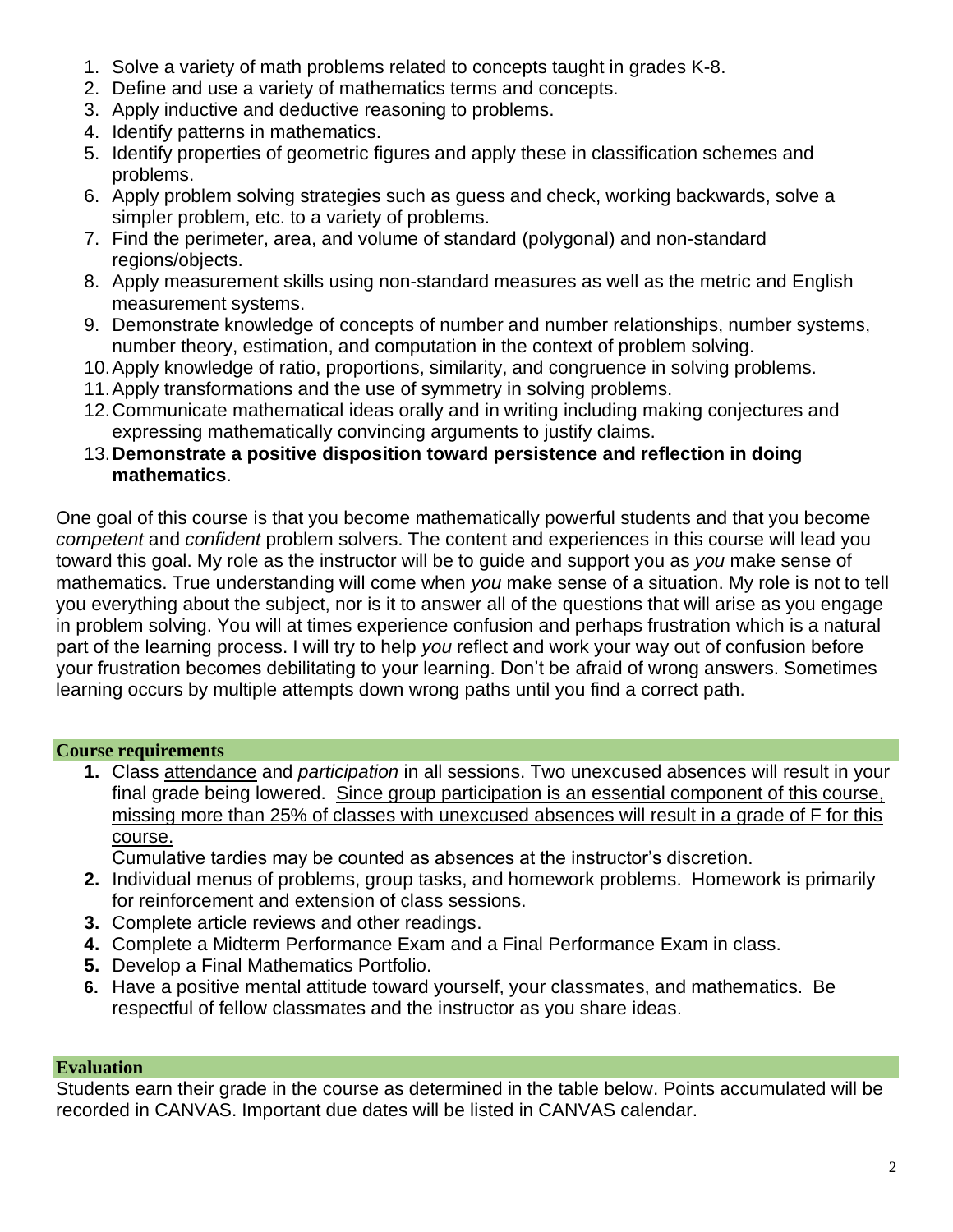| <b>Assignments</b>           | Percent of   | <b>Points</b> | Percent       | Gra          |
|------------------------------|--------------|---------------|---------------|--------------|
|                              | <b>Final</b> |               | <b>Earned</b> |              |
|                              | Grade        |               |               |              |
| Math Menus (2)               | 20           | 96            | 90-100        | $\mathbf A$  |
| Participation/Attendance*    | 10           | 48            | 80-89         | B            |
| Article Reviews/             | 10           | 48            | 70-79         | C            |
| Discussion                   |              |               |               |              |
| Midterm                      | 20           | 96            | 65-69         | D            |
| <b>Mathematics Portfolio</b> | 7.5          | 36            | 64 and        | $\mathbf{F}$ |
|                              |              |               | below         |              |
| <b>Group Discussions</b>     | 10           | 48            |               |              |
| Final                        | 22.5         | 108           |               |              |

| ent of<br>le     | <b>Points</b> | <b>Percent</b><br><b>Earned</b> | Grade            |
|------------------|---------------|---------------------------------|------------------|
| 20               | 96            | 90-100                          | A                |
| 10               | 48            | 80-89                           | B                |
| 10               | 48            | 70-79                           | $\mathbf C$      |
|                  | 96            | 65-69                           | D                |
| $\frac{20}{7.5}$ | 36            | 64 and<br>below                 | $\boldsymbol{F}$ |
| 10               | 48            |                                 |                  |
| 2.5              | 108           |                                 |                  |

# \***Since group participation is an essential component of this course, missing more than 25% of classes or Canvas discussions with unexcused absences will result in a grade of F for this course.**

\*Item 2 recognizes those who put forth a maximum effort and demonstrate persistence in problem solving. The instructor will use her best professional judgment in awarding the 5% for this item based on a student's full participation in class activities, attempts at completion of challenging tasks, and may be influenced by a student's attempts or non-attempts at dessert items from the menu problems. Five percent will be awarded to students who have one or fewer absences (and make up the work for any absences), actively participate in and complete all group and independent tasks, demonstrate persistence in pursuing challenging problems and tasks, show craftsmanship in solving problems and seek to extend their thinking on problems, show the ability to work independently on tasks, demonstrate the ability to work with others on tasks without providing too much assistance, complete all required tasks on the menus, and give good faith attempts on some of the desserts on the menus. If in the judgment of the instructor a student fails to meet all of the above, the instructor will assign a score between 0 and 5% with appropriate credit given for partial successes in meeting course goals. The instructor's decision here is based on her professional experience and is the final judgment on this item.

**Pass/Fail Option – Although P/F is a grading option for this course, it is NOT recommended for those pursuing education degrees and/or teaching certification since a grade of P/F may not be acceptable to the outside organizations that are responsible for teaching certificates (e.g. AL State Department of Education).**

# **Exams**

An online midterm and a final are scheduled for this class. The midterm will occur during a regular class time and the final will take place during the scheduled final time for this section. See the [Final Schedule](https://www.uab.edu/students/academics/final-exams) here. Makeup exams will be scheduled only when requested within the first week of the term for a valid and verifiable reason or in case of an extreme emergency.

### **Discussions:**

You will be assigned to a discussion group each week where you will discuss given tasks to discuss. There are two parts to the discussion – your initial post and your responses.

- Your initial post should show your current thinking about the assigned task. You may submit an incomplete solution, but do show what you have figured out so far.
- You are also expected to respond to at least two posts by other students. Your initial and response posts must be of substance. Posts *only* saying "I agree with your point" or "I did it the same way" are not substantive and will not be counted. Here are some tips on how you can make your post substantive:
	- $\circ$  State how your solution is the same or different than others and how/why.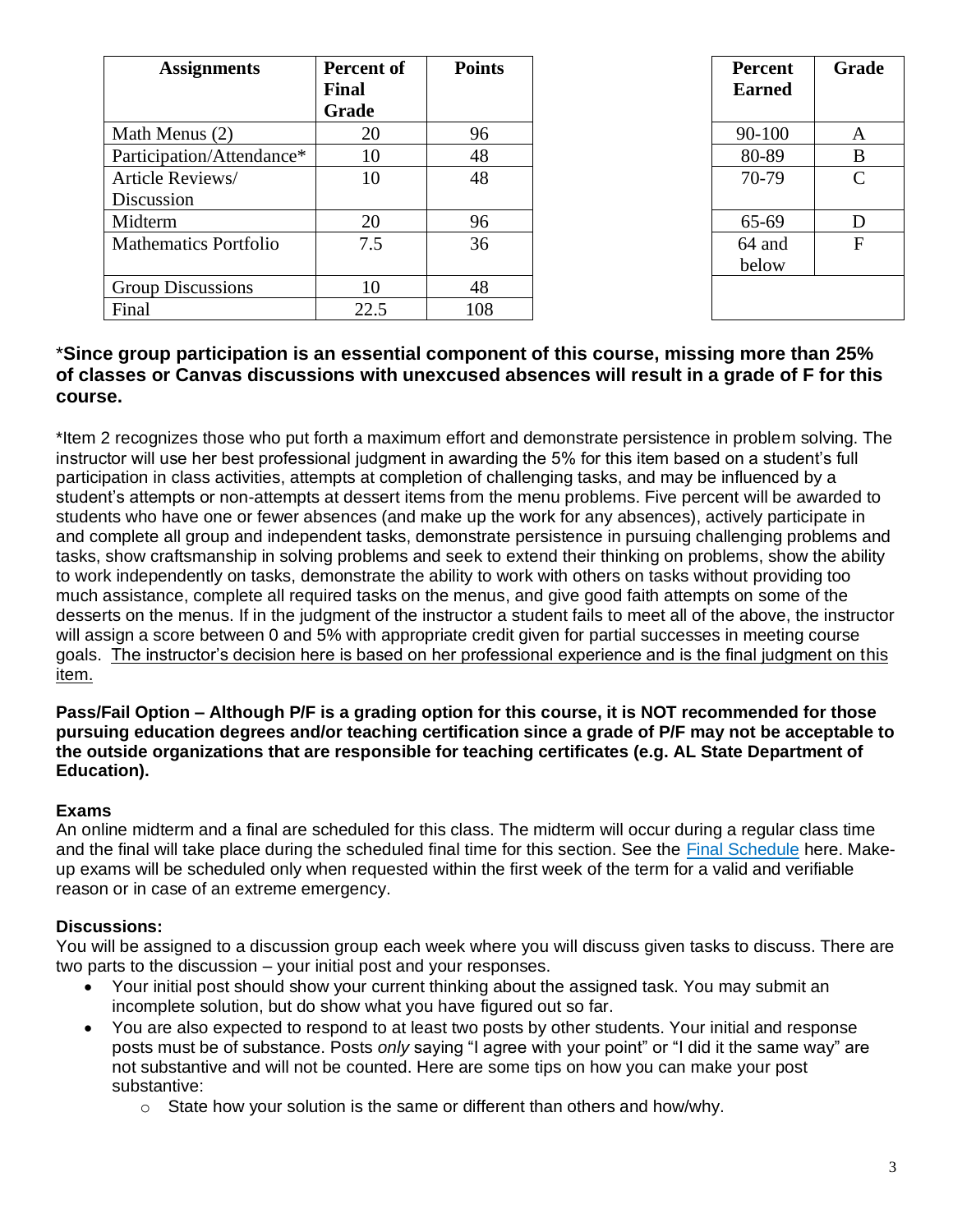- $\circ$  If you are truly stuck, be specific about what you do know (what the is problem asking, what do you know so far) and what kind of help you think you need. NOTE: Simply "getting an answer" that you do not understand will not help you very much in this class.
- o Ask a specific question about someone's solution.
- o Expand on at least one idea shared in the conversation.
- o Connect your solution or someone else's to a previous pattern or task.
- o Ask follow-up questions
- o Answer questions that your peers or instructor ask about your post

#### **Time Commitment:**

This is an online course worth 3 credit hours. You should prepare to spend about 9 hours per week on course activities (reading the assigned chapters/articles, watching the videos, participating in the discussions, and completing the assessments). This class meets twice per week for 1.5 hours each. In addition to our virtual class time, you should spend about 6 hours per week preparing for class discussions, participating in group discussions, and completing assignments.

#### **Course Policies**

**Drop/Add**: Deadlines for adding, dropping, or withdrawing from a course and for paying tuition are published in the [Academic Calendar](https://www.uab.edu/students/academics/academic-calendar) available online. Review the [Institutional Refund Policy](https://www.uab.edu/students/one-stop/policies/institutional-refund-policy) for information on refunds for dropped courses.

**Withdrawal**: To avoid academic penalty, a student must withdraw from a course by the withdrawal deadline shown in the academic calendar and receive a grade of W (withdrawn). Failure to attend class does not constitute a formal drop or withdrawal.

#### **Cell Phones and Other Devices**

Let me know in advance if there is an important reason for you to be accessible by phone during class. Please silence your cell phone so you can be fully present to the members of our class and your small groups. Other devices are not permitted in class unless otherwise approved by the instructor.

#### **Attendance and Tardiness/Early Departure Policy**

Attendance every day is expected and essential to success. Please be on time to class and let me know as soon as possible if it is necessary to miss class. **Class roll will be taken** at the beginning of each class period and recorded. Always sign in as documentation of your attendance and punctuality. Tardiness to class and early departures are disrespectful to the instructor and your classmates. It is your responsibility to talk with your peers regarding what you missed, ask classmates to turn in your assignments, etc. You will be held responsible for content during your absence**.** 

#### **Late Assignments/Revisions**

All assignments are due at the indicated/assigned due date and time in Canvas unless otherwise instructed. In the event the instructor will accept a late assignment, ten percent of the assignment grade will be deducted per day late. No revisions will be possible unless requested by the instructor. If the instructor requests a revision of an assignment, the grade you receive will be an average of the first and second attempts.

**Early Alert System (EAS)** - The EAS is designed to help students be more successful academically at UAB. If you receive an e-mail with EAS in the title, please open it, read it, and take advantage of the support that UAB offers to all students. UAB is committed to ensuring that students receive academic support and that students are aware of the resources available that will assist them in successfully completing their degree program.

#### **Academic Misconduct**

The University of Alabama at Birmingham expects all members of its academic community to function according to the highest ethical and professional standards. Students, faculty, and the administration of the institution must be involved to ensure this quality of academic conduct. **Academic dishonesty and misconduct includes, but is not limited to, acts of abetting, cheating, plagiarism, copying homework, fabrication, and misrepresentation**. Review the Academic Honor Code and Non-Academic Student Code of Conduct linked below.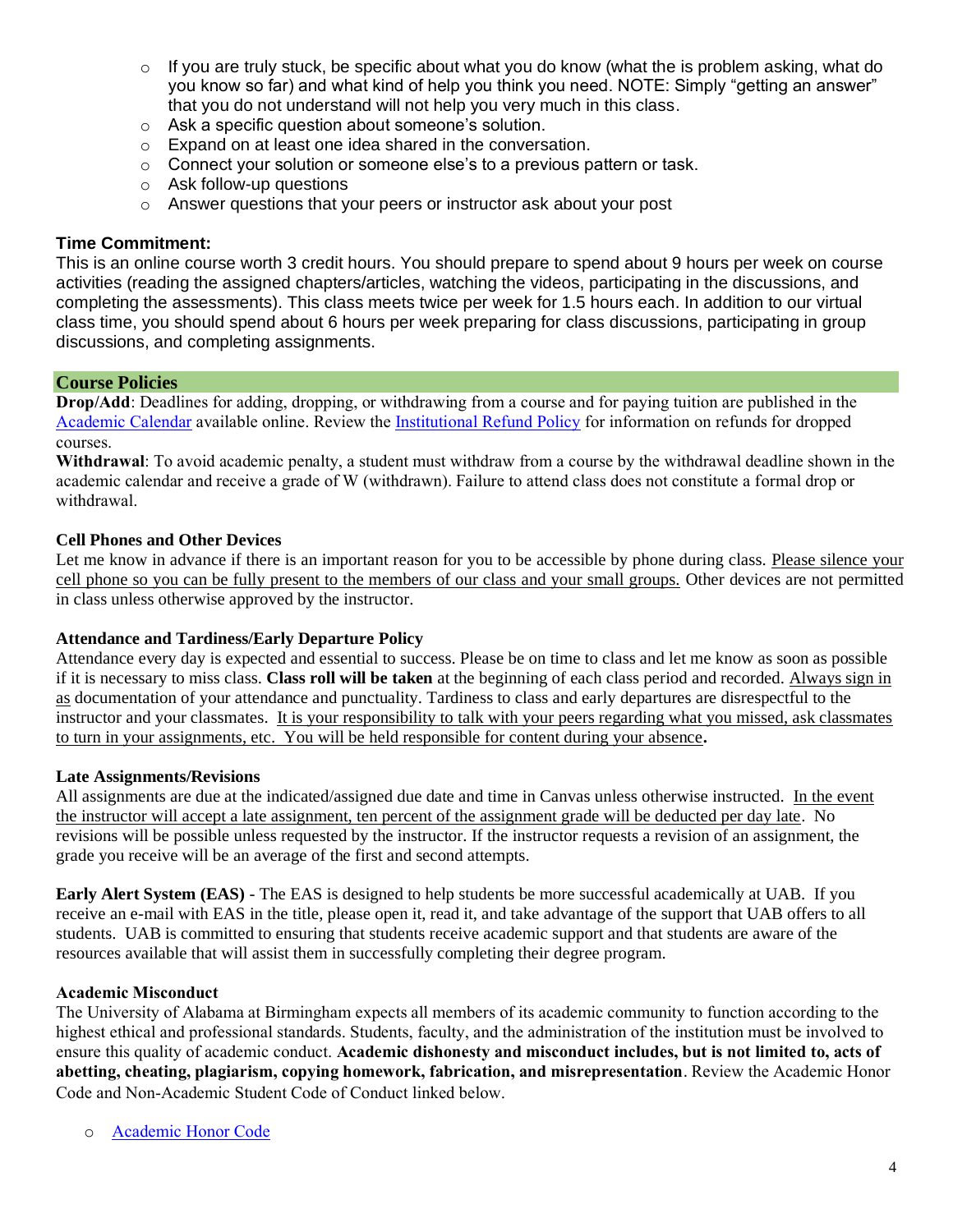### o [Non-Academic Student Code of Conduct](http://www.uab.edu/studentconduct)

**Accessible Learning:** UAB is committed to providing an accessible learning experience for all students. If you are a student with a disability that qualifies under Americans with Disabilities Act (ADA) and Section 504 of the Rehabilitation Act, and you require accommodations, please contact Disability Support Services for information on accommodations, registration and procedures. Requests for reasonable accommodations involve an interactive process and consist of a collaborative effort among the student, DSS, faculty and staff. If you are registered with Disability Support Services, please contact DSS to discuss accommodations that may be necessary in this course. If you have a disability but have not contacted Disability Support Services, please call (205) **934-4205**, visit [their website,](http://www.uab.edu/dss) or their office located in Hill Student Center Suite 409.

### **Non-harassment, hostile work/class environment:**

The UAB College of Arts and Sciences expects students to treat fellow students, their Course Instructors, other UAB faculty, and staff as adults and with respect. No form of hostile environment or harassment will be tolerated by any student or employee.

### **Title IX Statement:**

The University of Alabama at Birmingham is committed to providing an environment that is free from sexual misconduct, which includes gender-based assault, harassment, exploitation, dating and domestic violence, stalking, as well as discrimination based on sex, sexual orientation, gender identity, and gender expression. If you have experienced any of the aforementioned conduct we encourage you to report the incident. UAB provides several avenues for reporting. For more information about Title IX, policy, reporting, protections, resources and supports, please visit UAB Title IX [webpage](http://www.uab.edu/titleix) for UAB's Title IX, UAB's Equal Opportunity, Anti-Harassment, Duty to Report, and Non-Retaliation policies.

### **UAB United: Safe Entry to Campus**

Please go to the [UAB United website](https://www.uab.edu/uabunited/students) for guidance and resources related to our safe entry to campus in Spring 2021, including information on:

- o [COVID Testing](https://www.uab.edu/uabunited/students/testing)
- o [Academic resources](https://www.uab.edu/uabunited/students/academics) and in-depth information
- o [Student Affairs resources](https://www.uab.edu/uabunited/students/student-affairs) to support all students (housing, dining, extracurricular activities, parking, etc.)
- o [Health and safety resources and recommendations](https://www.uab.edu/uabunited/students/health-safety) for on and off-campus
- o Information for [graduate students,](https://www.uab.edu/graduate/about/graduate-school-covid-19-updates) [School of Medicine students,](https://www.uab.edu/medicine/home/covid-19-updates) [Post-Docs](https://www.uab.edu/postdocs/covid-19) and [International Students](https://www.uab.edu/global/about/programs-services/isss/faqs-concerning-recent-sevp-guidance-and-covid-19-planning)

All students should use the [Student COVID-19 Entry Checklist](https://www.uab.edu/uabunited/entry-checklists#student-checklist) to see what they have to do in order to enter the campus safely. Non-compliance with the required items will result in students not being able to remain on campus or participate in any in-person classes, meetings, jobs, extracurricular activities, and events.

#### **Mandatory Masks and Social Distancing Requirements:**

In accordance with CDC guidelines and for the health and wellbeing of all faculty, staff and students. Students, faculty and staff are required to wear cloth face coverings or face masks at all times and maintain social distancing (6 feet between individuals in traditional classrooms, or, in instructional laboratories and similar settings) while on the UAB campus. Instructors have the right to ask those who are not complying with these requirements to leave class in the interest of everyone's health and safety. In the event that a student refuses to comply with these requirements, the instructor has the right to cancel class.

Additionally, following other simple practices will promote good health in and out of the classroom, such as frequent and thorough hand washing, wiping down desks and seats with disinfectant wipes whenever possible, not sharing personal items such as pens and cell phones, and avoiding crowded areas and other enclosed spaces.

#### **GuideSafe Event Passport Class Requirement**

Faculty are required to verify all students who are present for in-person instruction have a current Event Passport. The COVID-19 pandemic is an extraordinary situation requiring significant measures to create a safe educational community. UAB is using GuideSafe™ Event Passport to facilitate access to classrooms, meetings, events, or facilities having ten or more people. Attendees, including faculty, staff, and students, will complete [UAB Healthcheck,](https://www.uab.edu/uabunited/uab-healthcheck) a COVID-19 assessment tool, prior to entering their event. An Event Passport is issued based factors from your daily risk level as assigned by the UAB Healthcheck. After you have completed Healthcheck, press the "Passport" button to get your passport. This passport is good for 24 hours. Remember your passport number to access your passport later in the day. Each user is assigned a unique passport number indicating their status for the upcoming event that will show a "Clear"